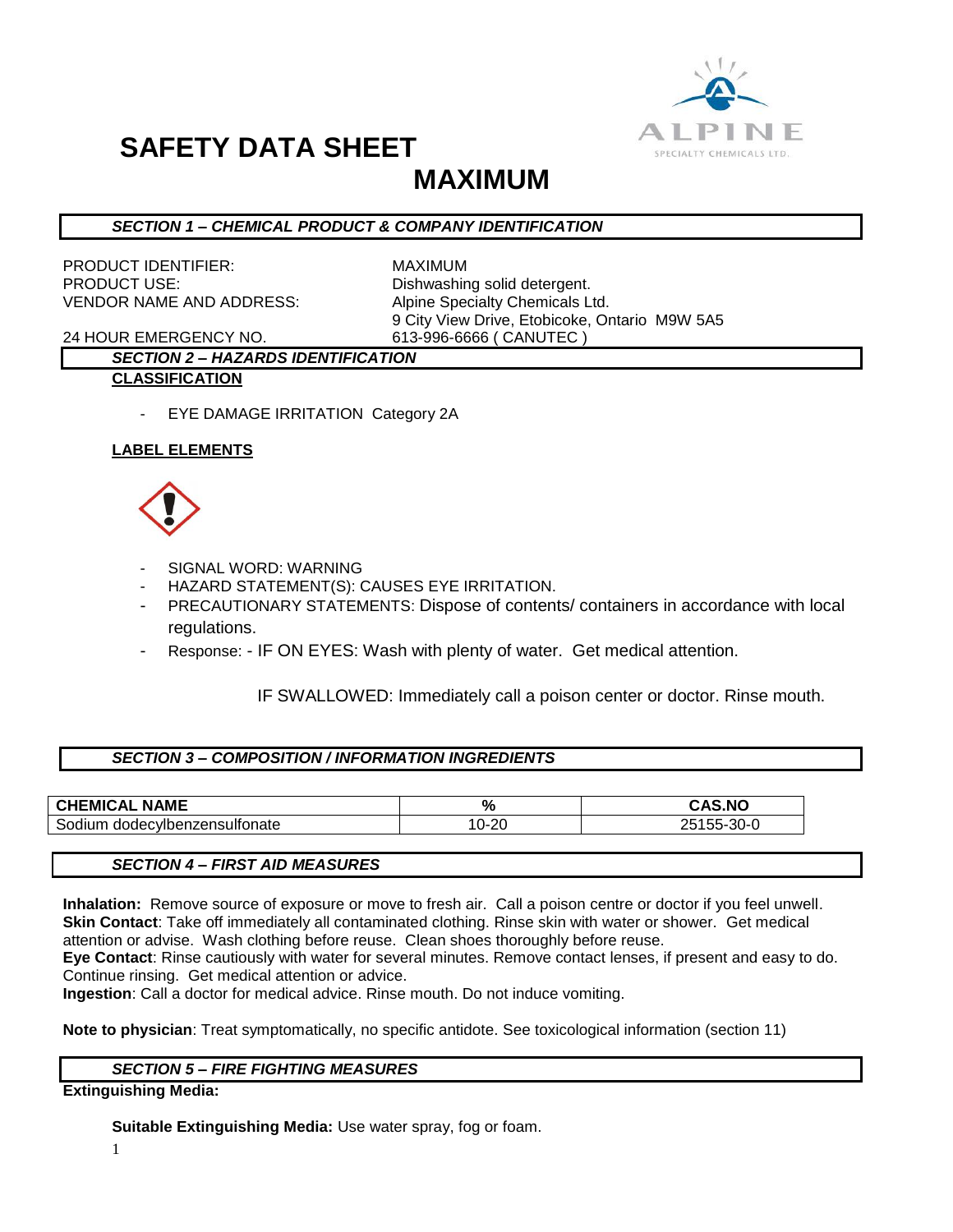## **SAFETY DATA SHEET MAXIMUM**

#### **Unsuitable Extinguishing Media:** None known

 **Specific hazards arising from the product:** Not known.

**Hazardous thermal decomposition products:** Decomposition products may include the following materials: carbon dioxide and carbon monoxide.

**Advice for fire-fighters:** Not available.

### *SECTION 6 – ACCIDENTAL RELEASE MEASURES*

**Personal precautions, protective equipment and emergency procedures:**

Wear suitable protective clothing. Wear eye/face protection.

**Environmental precautions:** Avoid contact of large amounts of spilled material and runoff with soil and surface waterways.

**Methods and materials for containment and cleaning up**: Use a water rinse for final clean-up.

#### *SECTION 7 – HANDLING AND STORAGE*

**Precautions for safe handling**: Ventilate adequately, otherwise wear an appropriate breathing apparatus. Avoid contact with eyes, skin or clothing. Wash thoroughly after handling.

**Storage Procedures**: Keep containers closed when not in use. Store between the following temperatures: 5 to 40°C.

## *SECTION 8 – EXPOSURE CONTROLS/PERSONAL PROTECTION*

|                      | <b>ACGIH</b> |             | <b>OSHA PEL</b> |         | AIHA WEEL  |                     |
|----------------------|--------------|-------------|-----------------|---------|------------|---------------------|
| <b>CHEMICAL NAME</b> | TWA          | <b>STEL</b> | TWA             | Ceiling | 8 hour TWA | Short term TWA<br>O |
|                      |              |             |                 |         |            |                     |

ACGIH= American Conference of Governmental Industrial Hygienists. TLV = Threshold Limit Value. TWA = Timeweighted Average. STEL = Short-term Exposure Limit OSHA = US Occupational Safety and Health Administration. PEL = Permissible Exposure Limits. AIHA = AIHA Guideline Foundation. WEEL = Workplace Environmental Exposure Limit.

**Appropriate Engineering Control**: Good general ventilation should be sufficient to control worker exposure to airborne contaminants.

### **Individual Protection Measure:**

**Eye/Face Protection:** Do not get into eyes. Wear chemical safety goggles.

**Skin Protection:** No known effect after skin contact. Rinse with water.

**Respiratory protection**: Not required

**Inhalation:** No special measures required. Treat symptomatically.

## *SECTION 9 – PHYSICAL AND CHEMICAL PROPERTIES*

Appearance: Solid, pink colour. **Odour:** Pleasant scent. **pH** :  $7(5\%)$ 

**Melting Point:** Not available

2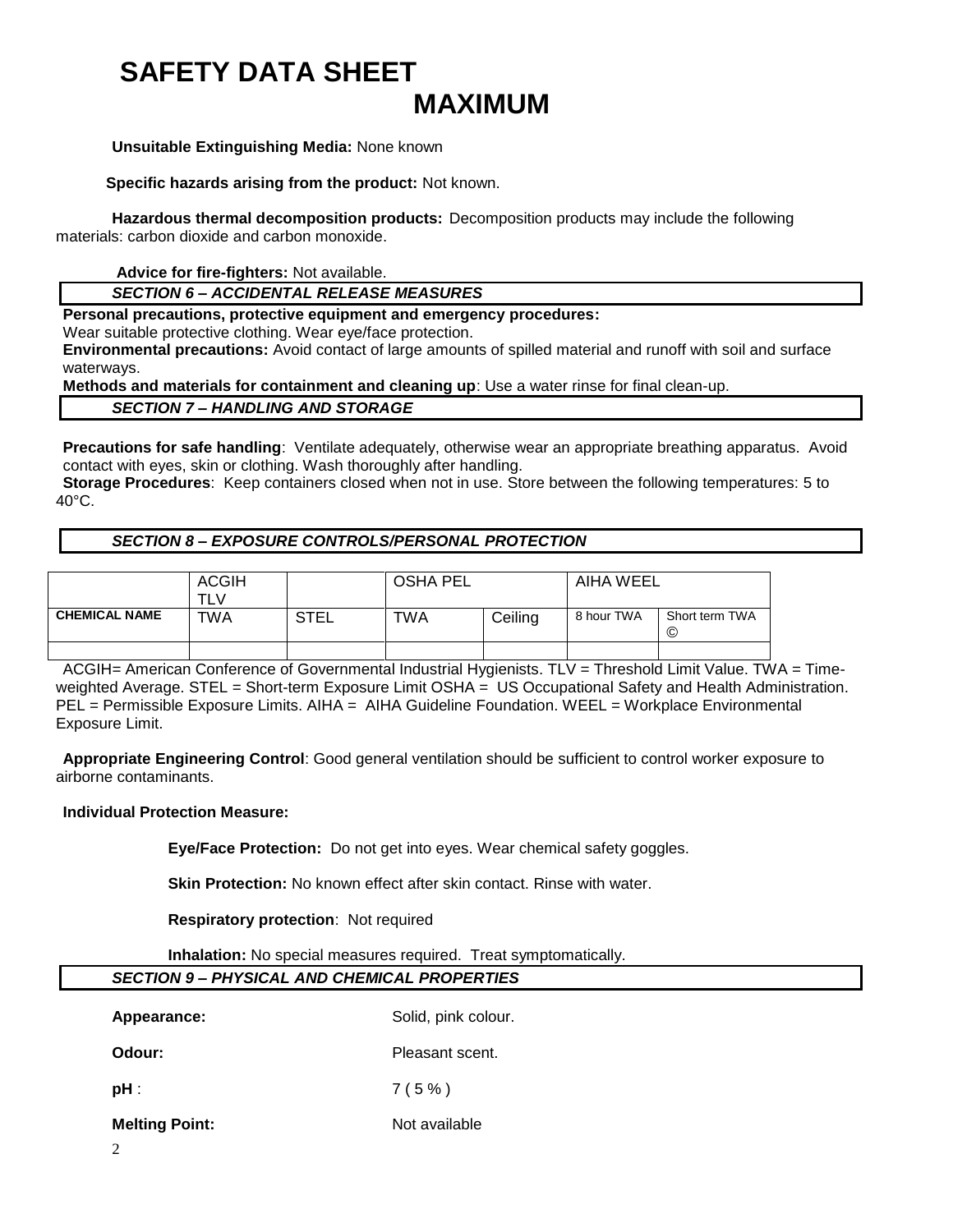# **SAFETY DATA SHEET MAXIMUM**

| <b>Boiling point:</b>                   | Not available                  |
|-----------------------------------------|--------------------------------|
| <b>Flash Point:</b>                     | Not available                  |
| Vapour pressure:<br>Vapour density:     | Not available<br>Not available |
| <b>Evaporation Rate:</b>                | Not available                  |
| <b>Flammability:</b>                    | Not available                  |
| <b>Explosive Limit:</b>                 | Not available                  |
| Lower flammable/explosive limit:        | Not available                  |
| <b>Upper flammable/explosive limit:</b> | Not available                  |
| <b>Relative Density:</b>                | Not available                  |
| Viscosity:                              | Not available                  |
| <b>Solubility in water:</b>             | Soluble                        |
| Auto ignition temperature               | Not available                  |

**Partition coefficient - n-octanol/water:** Not available

| Not available SECTION 10 - STABILITY AND REACTIVITY |
|-----------------------------------------------------|
|                                                     |
|                                                     |
|                                                     |
|                                                     |
|                                                     |
|                                                     |

## *SECTION 11 – TOXICOLOGICAL INFORMATION*

**Routes of exposure:** Skin contact, Eye contact, Ingestion.

**Eye contact**: Material may cause irritation. **Skin contact**. Not known. **Inhalation**: No specific data. **Acute toxicity**:

**Eye contact:** Causes eye irritation.

**Skin contact:** Not known.

**Inhalation:** Not known significant effects**.**

**Ingestion:** Not known significant effects.

**Germ cell mutagenicity:** Not available

**Carcinogenicity:** Not available.